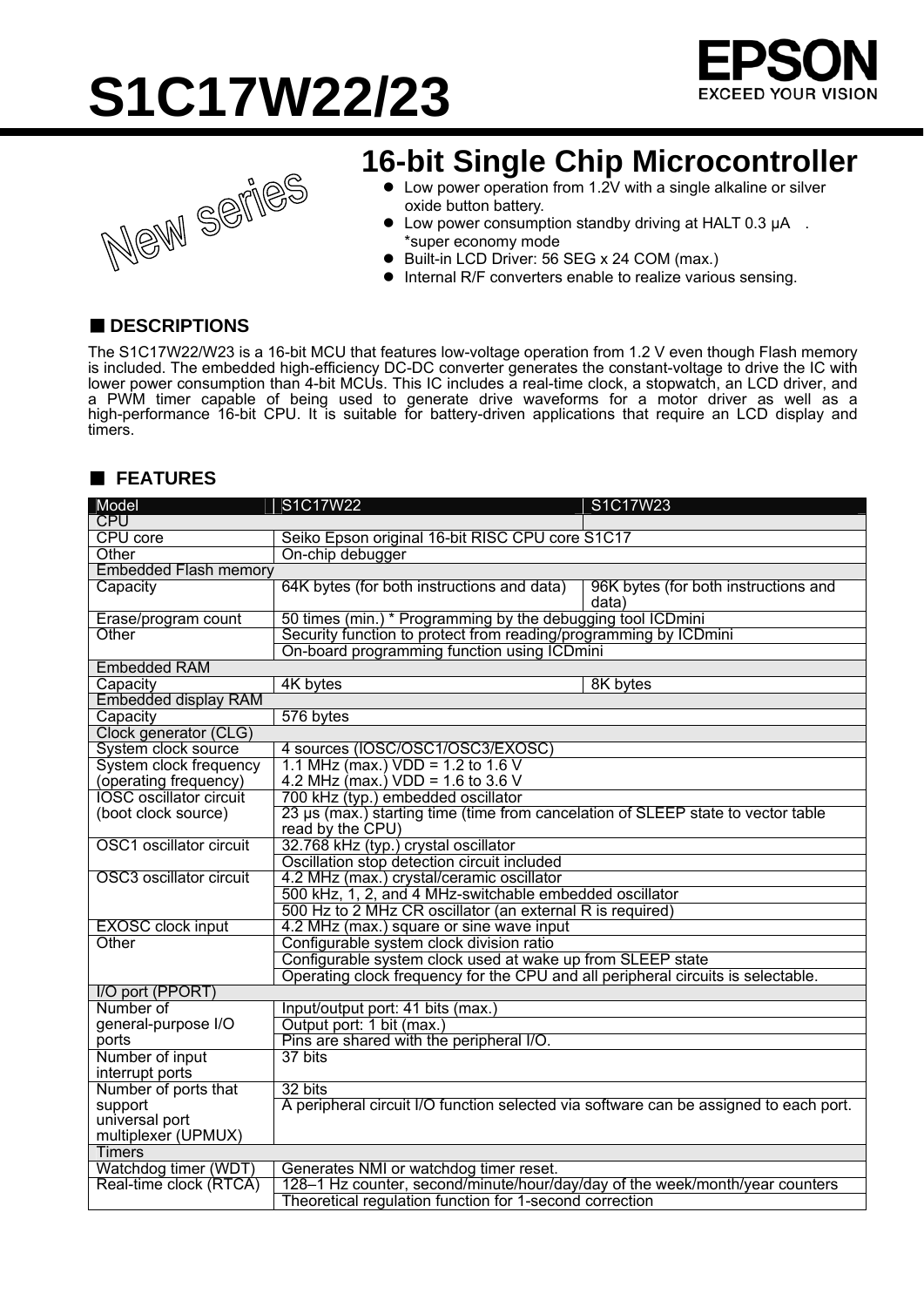|                                          | Alarm and stopwatch functions                                                                       |                                          |  |  |  |
|------------------------------------------|-----------------------------------------------------------------------------------------------------|------------------------------------------|--|--|--|
| 16-bit timer (T16)                       | 2 channels                                                                                          | 4 channels                               |  |  |  |
|                                          | 1 channel can generate the SPIA master                                                              | Generates the SPIA master clocks         |  |  |  |
|                                          | clock.                                                                                              | and                                      |  |  |  |
|                                          |                                                                                                     | the ADC12A trigger signal.               |  |  |  |
| 16-bit PWM timer                         | 3 channels<br>2 channels                                                                            |                                          |  |  |  |
| (T16B)                                   | Event counter/capture function                                                                      |                                          |  |  |  |
|                                          | PWM waveform generation function                                                                    |                                          |  |  |  |
|                                          | Number of PWM output or capture input ports: 2 ports/channel                                        |                                          |  |  |  |
| Supply voltage detector (SVD)            |                                                                                                     |                                          |  |  |  |
| <b>Detection level</b>                   | 30 levels (1.2 to 3.6 V)                                                                            |                                          |  |  |  |
| Other                                    | Intermittent operation mode                                                                         |                                          |  |  |  |
|                                          | Generates an interrupt or reset according to the detection level evaluation.                        |                                          |  |  |  |
| Serial interfaces                        |                                                                                                     |                                          |  |  |  |
| <b>UART (UART)</b>                       | 1 channel                                                                                           | 2 channels                               |  |  |  |
|                                          | Baud-rate generator included, IrDA1.0 supported                                                     |                                          |  |  |  |
| <b>Synchronous Serial</b>                | 1 channel                                                                                           | 2 channels                               |  |  |  |
| Interface                                | 2 to 16-bit variable data length                                                                    |                                          |  |  |  |
| (SPIA)                                   | The 16-bit timer (T16) can be used for the baud-rate generator in master mode.                      |                                          |  |  |  |
| $IC$ ( $IC$ )                            | 1 channel                                                                                           |                                          |  |  |  |
|                                          | Baud-rate generator included                                                                        |                                          |  |  |  |
| Sound generator (SNDA)                   |                                                                                                     |                                          |  |  |  |
| <b>Buzzer output function</b>            | 512 Hz to 16 kHz output frequencies                                                                 |                                          |  |  |  |
|                                          | One-shot output function                                                                            |                                          |  |  |  |
| Melody generation                        | Pitch: 128 Hz to 16 kHz $\approx$ C3 to C6                                                          |                                          |  |  |  |
| function                                 | Duration: 7 notes/rests (Half note/rest to thirty-second note/rest)                                 |                                          |  |  |  |
|                                          | Tempo: 16 tempos (30 to 480)                                                                        |                                          |  |  |  |
|                                          | Tie may be specified.                                                                               |                                          |  |  |  |
| IR remote controller (REMC)              |                                                                                                     |                                          |  |  |  |
| Number of transmitter                    |                                                                                                     | 1 channel                                |  |  |  |
| channels                                 |                                                                                                     |                                          |  |  |  |
| LCD driver (LCD24A)                      |                                                                                                     |                                          |  |  |  |
| <b>LCD</b> output                        | 72 SEG × 1-8 COM (max.), 64 SEG × 9-16 COM (max.), 56 SEG × 17-24 COM                               |                                          |  |  |  |
|                                          | (max.)                                                                                              |                                          |  |  |  |
| <b>LCD</b> contrast                      | 32 levels (TBD to TBD V)<br>1/4 or 1/3 bias power supply included, external voltage can be applied. |                                          |  |  |  |
| Other                                    |                                                                                                     |                                          |  |  |  |
| R/F converter (RFC)                      |                                                                                                     |                                          |  |  |  |
| Conversion method                        | CR oscillation type with 24-bit counters                                                            |                                          |  |  |  |
| Number of conversion                     | 2 channels (Up to two sensors can be connected to each channel.)                                    |                                          |  |  |  |
| channels<br>Supported sensors            | DC-bias resistive sensors, AC-bias resistive sensors (Ch.0 only)                                    |                                          |  |  |  |
| 12-bit A/D converter (ADC12A)            |                                                                                                     |                                          |  |  |  |
| Conversion method                        |                                                                                                     |                                          |  |  |  |
| Resolution                               |                                                                                                     | Successive approximation type<br>12 bits |  |  |  |
| Number of conversion                     |                                                                                                     | 1 channel                                |  |  |  |
| channels                                 |                                                                                                     |                                          |  |  |  |
| Number of analog signal                  | $\overline{\phantom{a}}$                                                                            | 6 ports/channel                          |  |  |  |
| inputs                                   |                                                                                                     |                                          |  |  |  |
| Operational amplifier/comparator (OPCMP) |                                                                                                     |                                          |  |  |  |
| Number of channels                       |                                                                                                     | 2 channels                               |  |  |  |
| Multiplier/divider (COPRO2)              |                                                                                                     |                                          |  |  |  |
| Arithmetic functions                     | 16-bit × 16-bit multiplier                                                                          |                                          |  |  |  |
|                                          | 16-bit $\times$ 16-bit + 32-bit multiply and accumulation unit                                      |                                          |  |  |  |
|                                          | $32$ -bit ÷ 32-bit divider                                                                          |                                          |  |  |  |
| Reset                                    |                                                                                                     |                                          |  |  |  |
| #RESET pin                               | Reset when the reset pin is set to low.                                                             |                                          |  |  |  |
| Power-on reset                           | Reset at power on.                                                                                  |                                          |  |  |  |
| Key entry reset                          | Reset when the P00 to P01/P02/P03 keys are pressed simultaneously (can be                           |                                          |  |  |  |
|                                          | enabled/                                                                                            |                                          |  |  |  |
|                                          | disabled using a register).                                                                         |                                          |  |  |  |
| Watchdog timer reset                     | Reset when the watchdog timer overflows (can be enabled/disabled using a                            |                                          |  |  |  |
|                                          | register).                                                                                          |                                          |  |  |  |
| Supply voltage detector                  | Reset when the supply voltage detector detects the set voltage level (can be                        |                                          |  |  |  |
| reset                                    | enabled/                                                                                            |                                          |  |  |  |
|                                          | disabled using a register).                                                                         |                                          |  |  |  |
| Interrupt                                |                                                                                                     |                                          |  |  |  |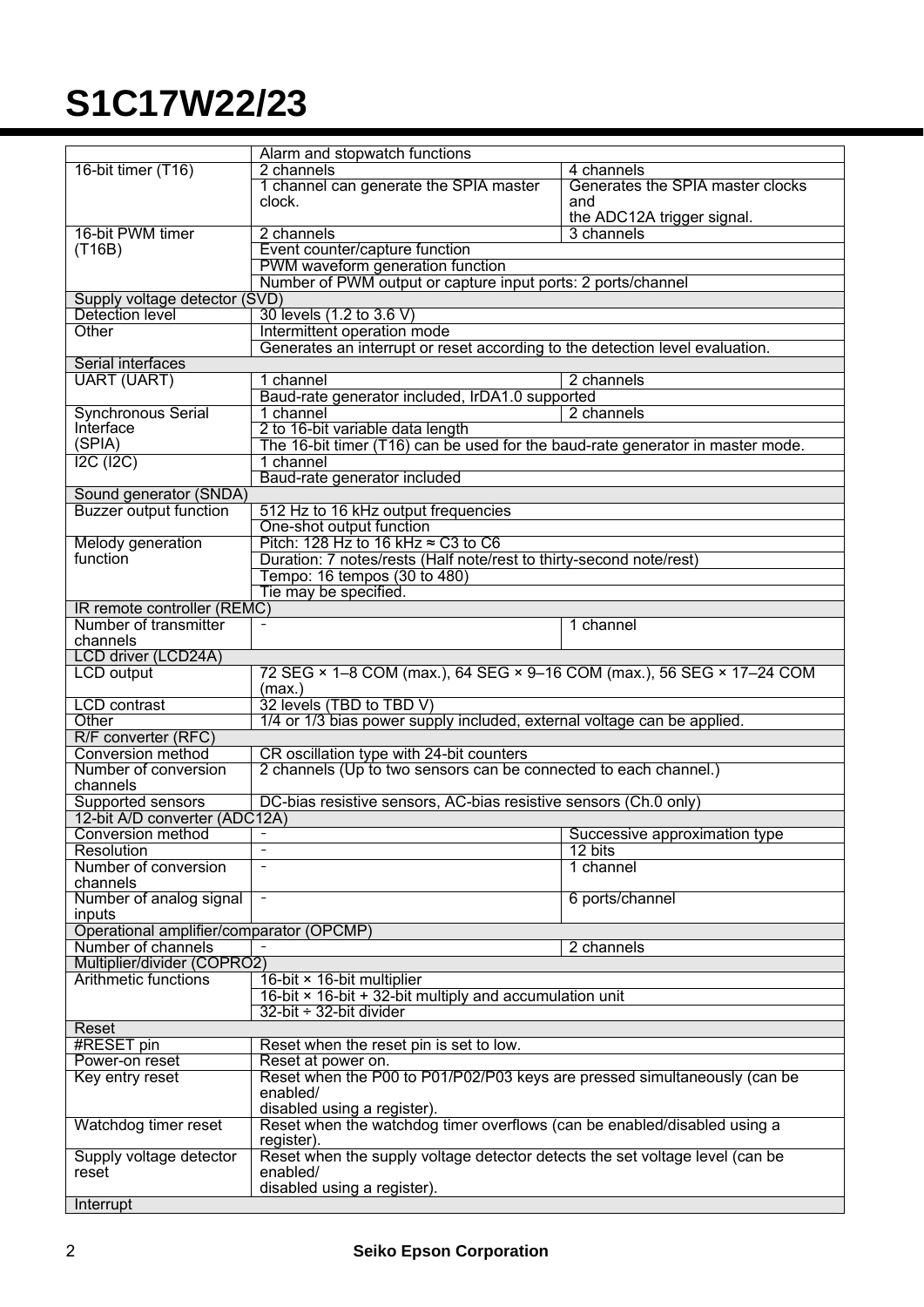| Non-maskable interrupt       | 4 systems (Reset, address misaligned interrupt, debug, NMI)                         |                                               |  |  |  |  |
|------------------------------|-------------------------------------------------------------------------------------|-----------------------------------------------|--|--|--|--|
| Programmable interrupt       | External interrupt: 1 system (8 levels)                                             |                                               |  |  |  |  |
|                              | Internal interrupt: 16 systems (8 levels)                                           | Internal interrupt: 23 systems (8)<br>levels) |  |  |  |  |
| Power supply voltage         |                                                                                     |                                               |  |  |  |  |
| VDD operating voltage        | 1.2 to $3.6$ V                                                                      |                                               |  |  |  |  |
| VDD operating voltage        | 1.8 to 3.6 V (VPP = $7.5$ V external power supply is required.)                     |                                               |  |  |  |  |
| for Flash programming        |                                                                                     |                                               |  |  |  |  |
| VDD operating voltage        | 2.7 to 3.6 $V$                                                                      |                                               |  |  |  |  |
| for super economy            |                                                                                     |                                               |  |  |  |  |
| mode                         |                                                                                     |                                               |  |  |  |  |
| Operating temperature        |                                                                                     |                                               |  |  |  |  |
| Operating temperature        | -40 to 85 $^{\circ}$ C                                                              |                                               |  |  |  |  |
| range<br>Current consumption |                                                                                     |                                               |  |  |  |  |
| SLEEP mode                   | $0.15 \mu A (TBD)$                                                                  |                                               |  |  |  |  |
|                              | $IOSC = ÒFF, ÓSC1 = OFF, OSC3 = OFF$                                                |                                               |  |  |  |  |
| <b>HALT</b> mode             | $0.5 \mu A$ (TBD)                                                                   |                                               |  |  |  |  |
|                              | $OSC1 = 32$ kHz, RTC = ON                                                           |                                               |  |  |  |  |
|                              | $0.3 \mu A (TBD)$                                                                   |                                               |  |  |  |  |
|                              | $OSC1 = 32$ kHz, RTC = ON, super economy mode                                       |                                               |  |  |  |  |
|                              | $1.5 \mu A (TBD)$                                                                   |                                               |  |  |  |  |
|                              | $OSC1 = 32$ kHz, RTC = ON, CPU = OSC1, LCD = ON (no panel load, VC2<br>reference,   |                                               |  |  |  |  |
|                              | 1/3 bias), super economy mode                                                       |                                               |  |  |  |  |
| <b>RUN</b> mode              | $8 \mu A (TBD)$                                                                     |                                               |  |  |  |  |
|                              | $\overline{OSC1}$ = 32 kHz, RTC = ON, CPU = OSC1, FLASHCWAIT.RDWAIT[1:0] bits = 0x1 |                                               |  |  |  |  |
|                              | $4 \mu A (TBD)$                                                                     |                                               |  |  |  |  |
|                              | $OSC1 = 32$ kHz, RTC = ON, CPU = OSC1, super economy mode,                          |                                               |  |  |  |  |
|                              | FLASHCWAIT.RDWAIT[1:0] bits = 0x1                                                   |                                               |  |  |  |  |
|                              | 250 µA (TBD)                                                                        |                                               |  |  |  |  |
|                              | OSC3 = 1 MHz (internal oscillator), OSC1 = 32 kHz, RTC = ON, CPU = OSC3,            |                                               |  |  |  |  |
|                              | FLASHCWAIT.RDWAIT[1:0] bits = $0x1$                                                 |                                               |  |  |  |  |
| Shipping form                |                                                                                     |                                               |  |  |  |  |
|                              | TQFP15-128pin (Lead pitch: 0.4 mm)                                                  |                                               |  |  |  |  |
| $\overline{2}$               | Die form (Pad pitch: 80 µm (min.))                                                  |                                               |  |  |  |  |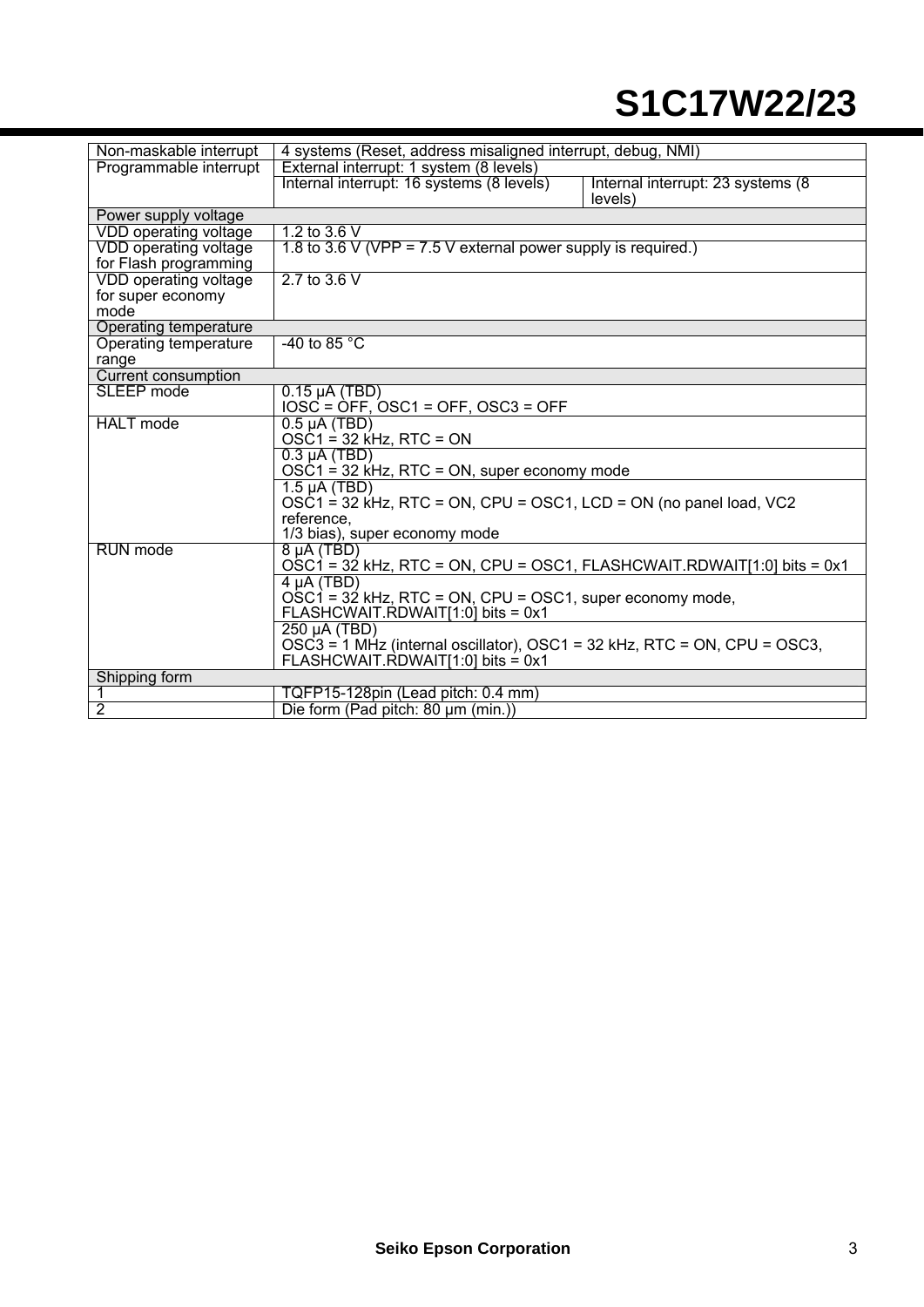### ■ **BLOCK DIAGRAM**

### **S1C17W22**

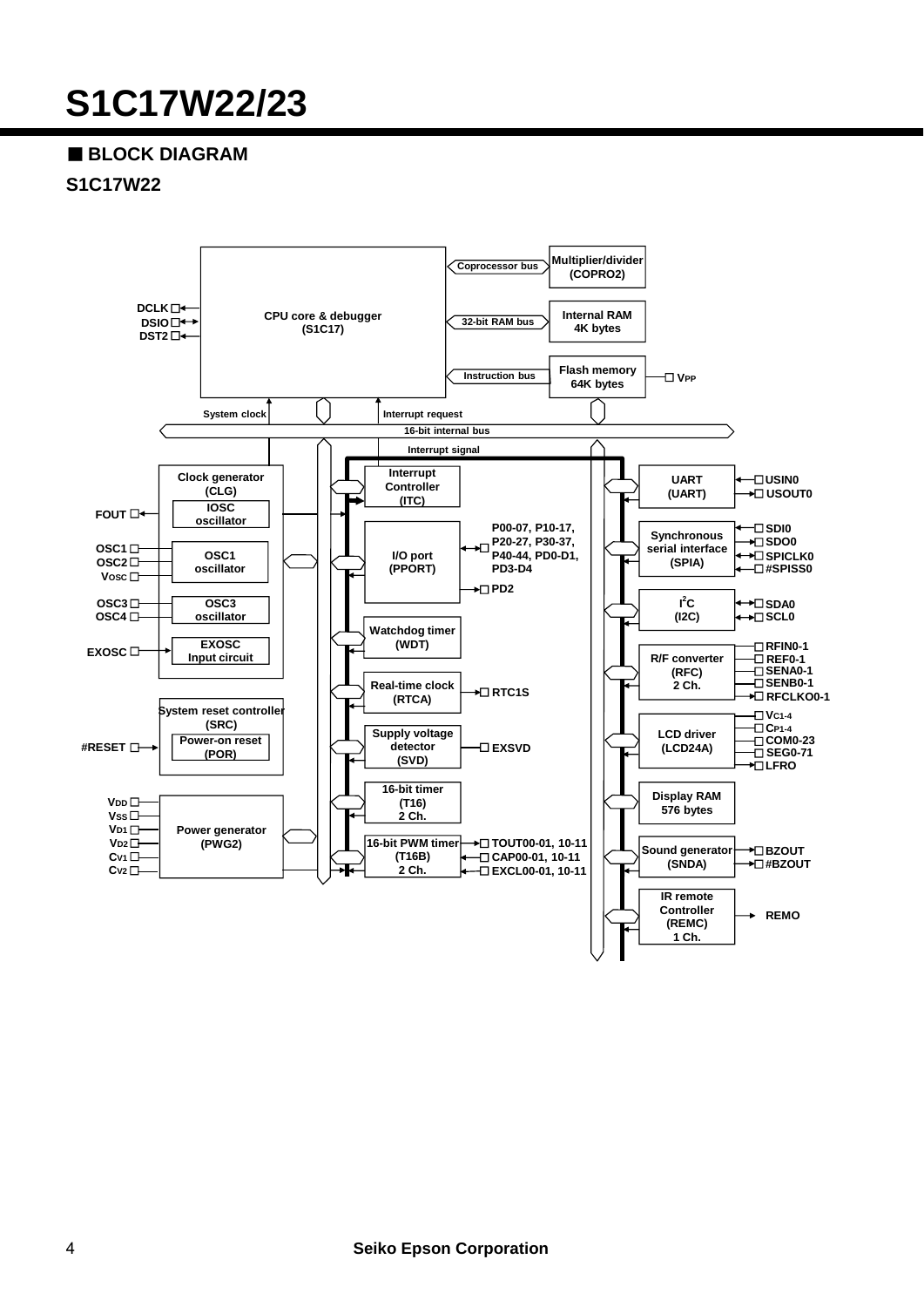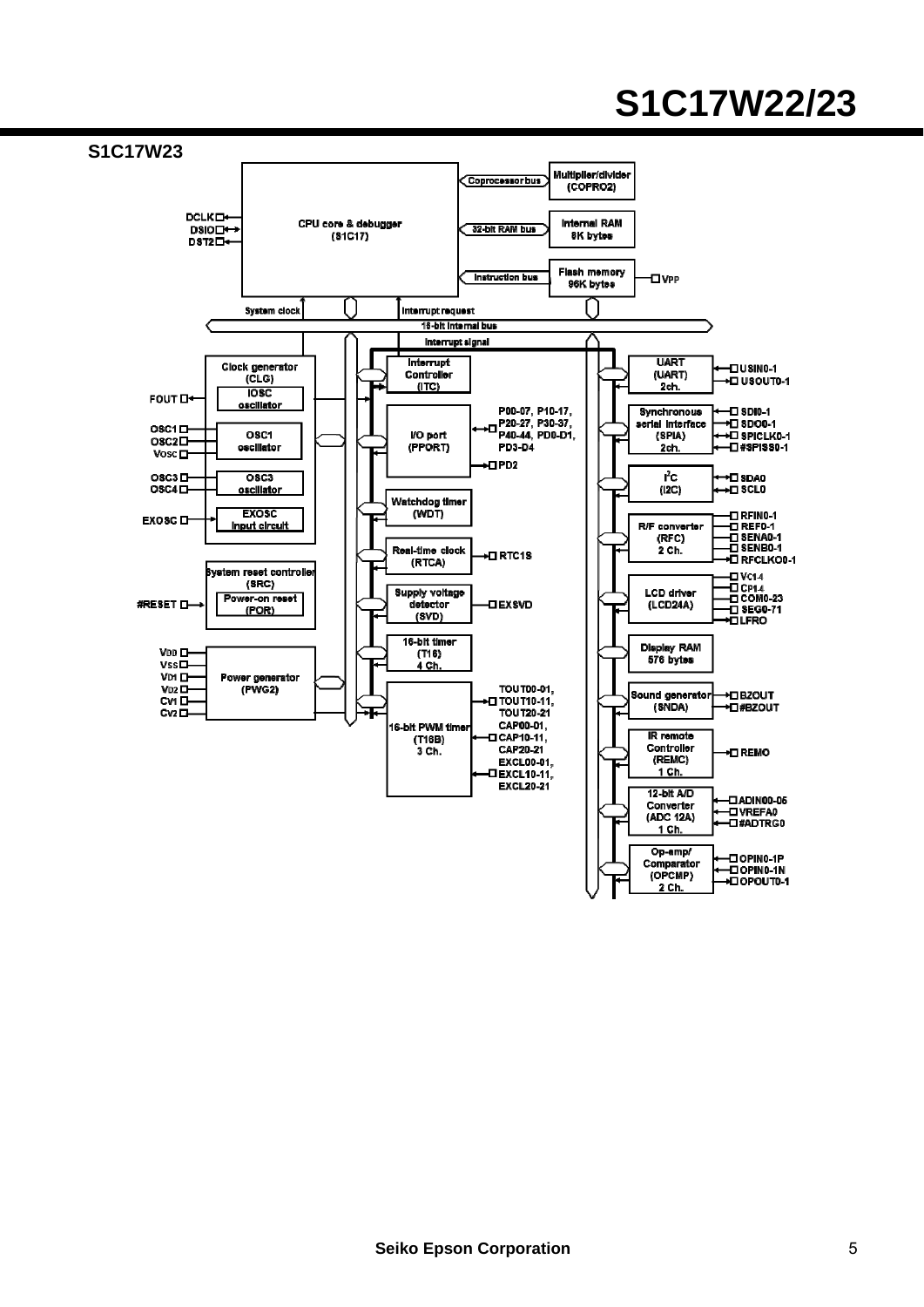#### ■ Pin Configuration Diagram

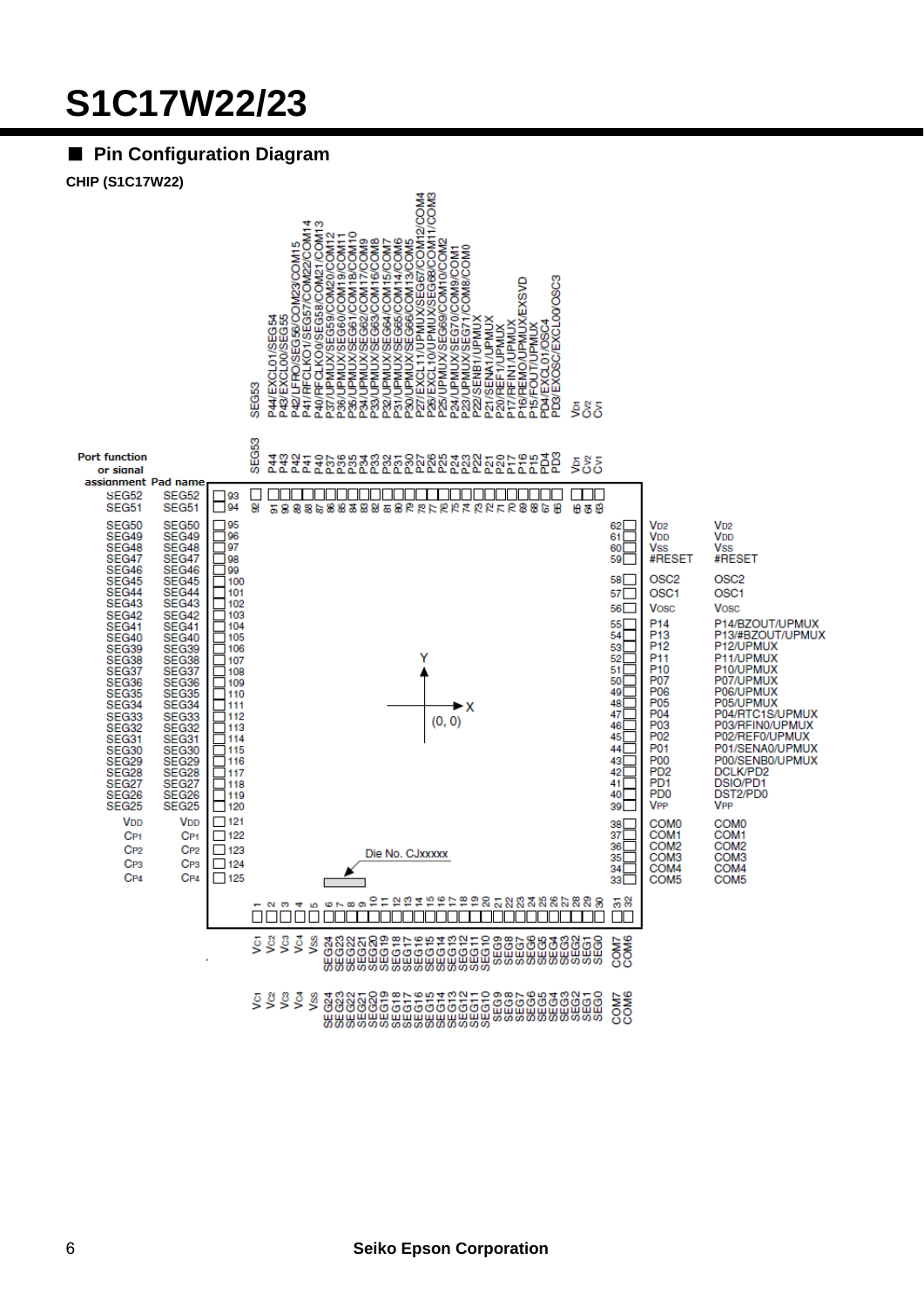#### **CHIP (S1C17W23)**

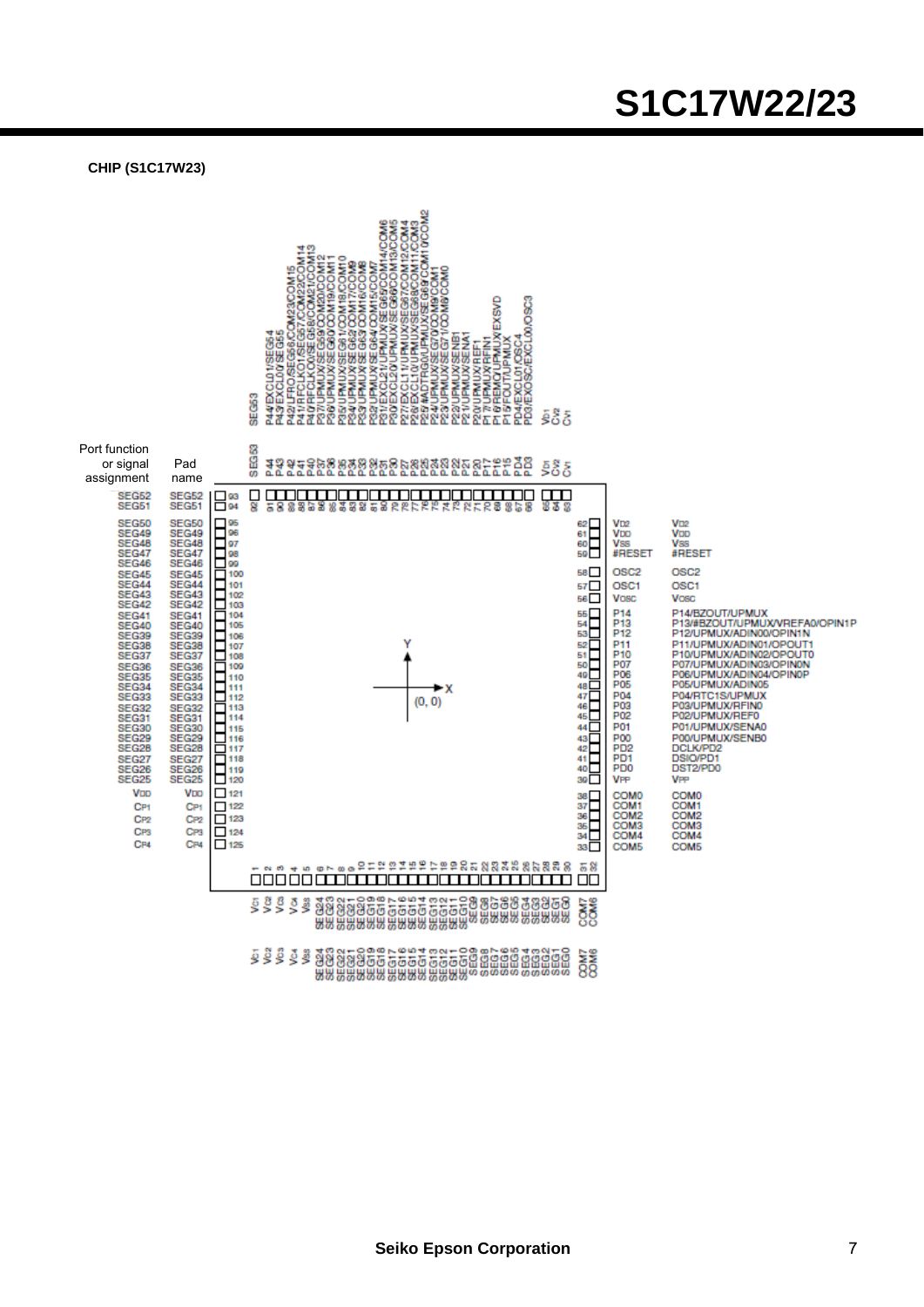#### **TQFP15-128pin (S1C17W22)**

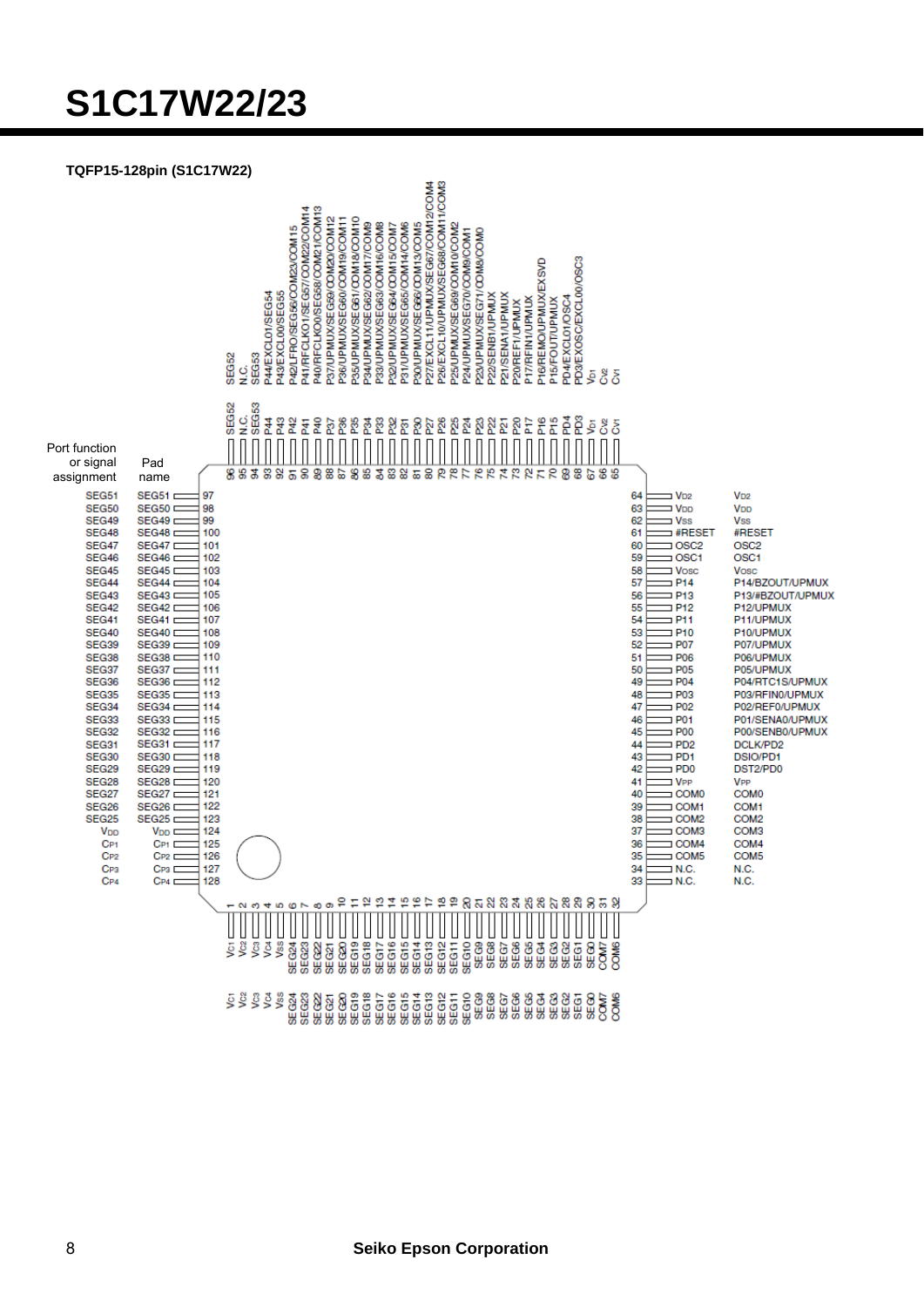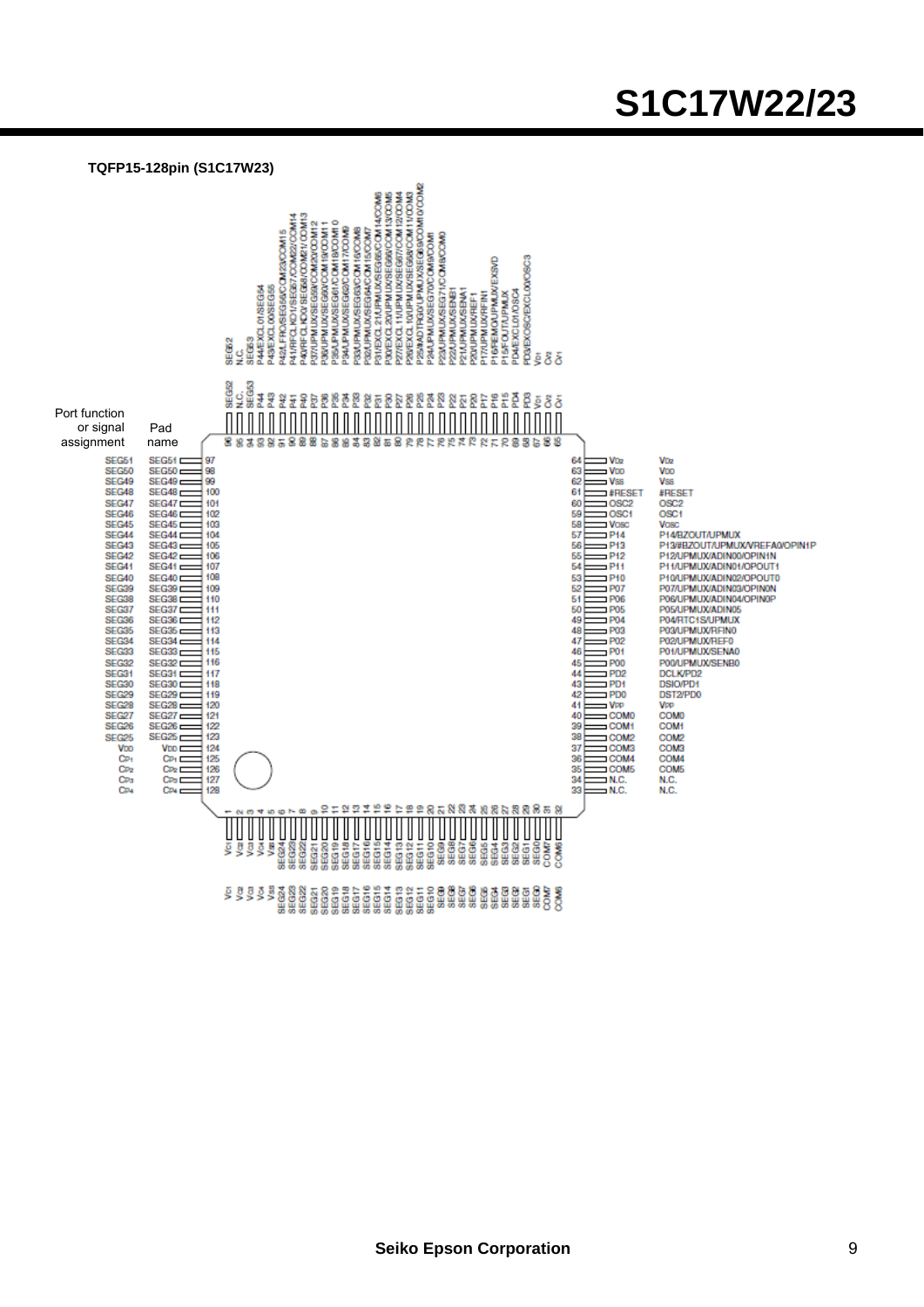### ■ Pin Descriptions

### **Symbol meanings**

The signal listed at the top of each pin is assigned in the initial state. The pin function must be switched via software to assign another signal (see the "I/O Ports" chapter).

| $I/O$ : | $=$ Input |
|---------|-----------|
|         | $=$ Outpu |

- O = Output<br>I/O = Input/or
- $I/O$  = Input/output<br>P = Power supply
- $P = Power supply$ <br>  $= Analog signal$
- $A =$ Analog signal<br>Hi-Z  $=$  High impedan
- $Hi-Z$  = High impedance state<br>  $I(Pull-up)$  = Input with pulled up
- Initial state:  $I (Pull-up)$  = Input with pulled up
	- I (Pull-down) = Input with pulled down<br>Hi-Z = High impedance state
	- $Hi-Z$  = High impedance state<br>O  $(H)$  = High level output
		- $=$  High level output
	- $O(L)$  = Low level output

Tolerant fail-safe structure:

| = Over voltage tolerant fail-safe type I/O cell included |
|----------------------------------------------------------|
| (see the "I/O Ports" chapter)                            |

| Pin/pad<br>name  | Assigned<br>signal | <b>VO</b>               | Initial<br>state         | <b>Tolerant fail-safe</b><br>structure | <b>Function</b>                                                    |
|------------------|--------------------|-------------------------|--------------------------|----------------------------------------|--------------------------------------------------------------------|
| VDD              | VDD                | $\overline{\mathsf{P}}$ |                          |                                        | Power supply (+)                                                   |
| <b>VSS</b>       | <b>VSS</b>         | $\overline{P}$          |                          |                                        | <b>GND</b>                                                         |
| <b>VPP</b>       | <b>VPP</b>         | $\overline{P}$          | $\qquad \qquad -$        | $\qquad \qquad -$                      | Power supply for Flash programming                                 |
| VD <sub>1</sub>  | VD1                | A                       |                          |                                        | DC-DC converter output                                             |
| VD <sub>2</sub>  | VD2                | A                       | $\qquad \qquad -$        | $\qquad \qquad -$                      | DC-DC converter stabilization capacitor connect pin                |
| $CV1-2$          | $CV1-2$            | A                       | $\qquad \qquad -$        | $\overline{\phantom{0}}$               | DC-DC converter charge pump capacitor connect pins                 |
| VC1–4            | VC1–4              | $\overline{P}$          | $\overline{\phantom{0}}$ | $\overline{\phantom{m}}$               | LCD panel driver power supply                                      |
| $CP1-4$          | $CP1-4$            | A                       | $\overline{a}$           | $\overline{\phantom{0}}$               | LCD power supply booster capacitor connect pins                    |
| <b>VOSC</b>      | VOSC               | Α                       | $\overline{\phantom{0}}$ | $\equiv$                               | OSC1 oscillator circuit voltage regulator output                   |
| OSC <sub>1</sub> | OSC <sub>1</sub>   | A                       | $\overline{a}$           | $\equiv$                               | OSC1 oscillator circuit input                                      |
| OSC <sub>2</sub> | OSC <sub>2</sub>   | Α                       | $\overline{a}$           | $\equiv$                               | OSC1 oscillator circuit output                                     |
| #RESET           | #RESET             | ı                       | I (Pull-up)              | $\equiv$                               | Reset input                                                        |
| P <sub>00</sub>  | P00                | 1/O                     | $Hi-Z$                   | $\equiv$                               | I/O port                                                           |
|                  | <b>UPMUX</b>       | 1/O                     |                          |                                        | User-selected I/O (universal port multiplexer)                     |
|                  | SENB0              | Α                       |                          |                                        | R/F converter Ch.0 sensor B oscillator pin                         |
| P01              | P01                | 1/O                     | $Hi-Z$                   |                                        | I/O port                                                           |
|                  | <b>UPMUX</b>       | 1/O                     |                          |                                        | User-selected I/O (universal port multiplexer)                     |
|                  | SENA0              | Α                       |                          |                                        | R/F converter Ch.0 sensor A oscillator pin                         |
| P <sub>02</sub>  | P02                | 1/O                     | $Hi-Z$                   |                                        | I/O port                                                           |
|                  | <b>UPMUX</b>       | 1/O                     |                          |                                        | User-selected I/O (universal port multiplexer)                     |
|                  | REF <sub>0</sub>   | Α                       |                          |                                        | R/F converter Ch.0 reference oscillator pin                        |
| P <sub>03</sub>  | P <sub>03</sub>    | $\overline{1/O}$        | $Hi-Z$                   |                                        | I/O port                                                           |
|                  | <b>UPMUX</b>       | 1/O                     |                          |                                        | User-selected I/O (universal port multiplexer)                     |
|                  | RFIN <sub>0</sub>  | $\overline{A}$          |                          |                                        | R/F converter Ch.0 oscillation input                               |
| P04              | P04                | I/O                     | $Hi-Z$                   | ✓                                      | I/O port                                                           |
|                  | RTC <sub>1</sub> S | O                       |                          |                                        | Real-time clock 1-second cycle pulse output                        |
|                  | <b>UPMUX</b>       | I/O                     |                          |                                        | User-selected I/O (universal port multiplexer)                     |
| P <sub>05</sub>  | P <sub>05</sub>    | I/O                     | $Hi-Z$                   | $\equiv$                               | I/O port                                                           |
|                  | <b>UPMUX</b>       | 1/O                     |                          |                                        | User-selected I/O (universal port multiplexer)                     |
|                  | ADIN05             | A                       |                          |                                        | 12-bit A/D converter Ch.0 analog signal input 5                    |
|                  |                    |                         |                          |                                        | (S1C17W23 only)                                                    |
| P06              | P <sub>06</sub>    | 1/O                     | $Hi-Z$                   |                                        | I/O port                                                           |
|                  | <b>UPMUX</b>       | 1/O                     |                          |                                        | User-selected I/O (universal port multiplexer)                     |
|                  | ADIN04             | A                       |                          |                                        | 12-bit A/D converter Ch.0 analog signal input 4                    |
|                  |                    |                         |                          |                                        | (S1C17W23 only)                                                    |
|                  | <b>OPIN0P</b>      | A                       |                          |                                        | Operational amplifier/comparator Ch.0 analog signal input (+)      |
|                  |                    |                         |                          |                                        | (S1C17W23 only)                                                    |
| P07              | P <sub>07</sub>    | I/O                     | Hi-Z                     |                                        | I/O port                                                           |
|                  | <b>UPMUX</b>       | 1/O                     |                          |                                        | User-selected I/O (universal port multiplexer)                     |
|                  | ADIN03             | A                       |                          |                                        | 12-bit A/D converter Ch.0 analog signal input 3<br>(S1C17W23 only) |
|                  | <b>OPINON</b>      | A                       |                          |                                        | Operational amplifier/comparator Ch.0 analog signal input (-)      |
|                  |                    |                         |                          |                                        | (S1C17W23 only)                                                    |
| P <sub>10</sub>  | P <sub>10</sub>    | I/O                     | $Hi-Z$                   |                                        | I/O port                                                           |
|                  | <b>UPMUX</b>       | I/O                     |                          |                                        | User-selected I/O (universal port multiplexer)                     |
|                  | ADIN02             | A                       |                          |                                        | 12-bit A/D converter Ch.0 analog signal input 2                    |
|                  |                    |                         |                          |                                        | (S1C17W23 only)                                                    |
|                  | OPOUT0             | А                       |                          |                                        | Operational amplifier/comparator Ch.0 analog signal output         |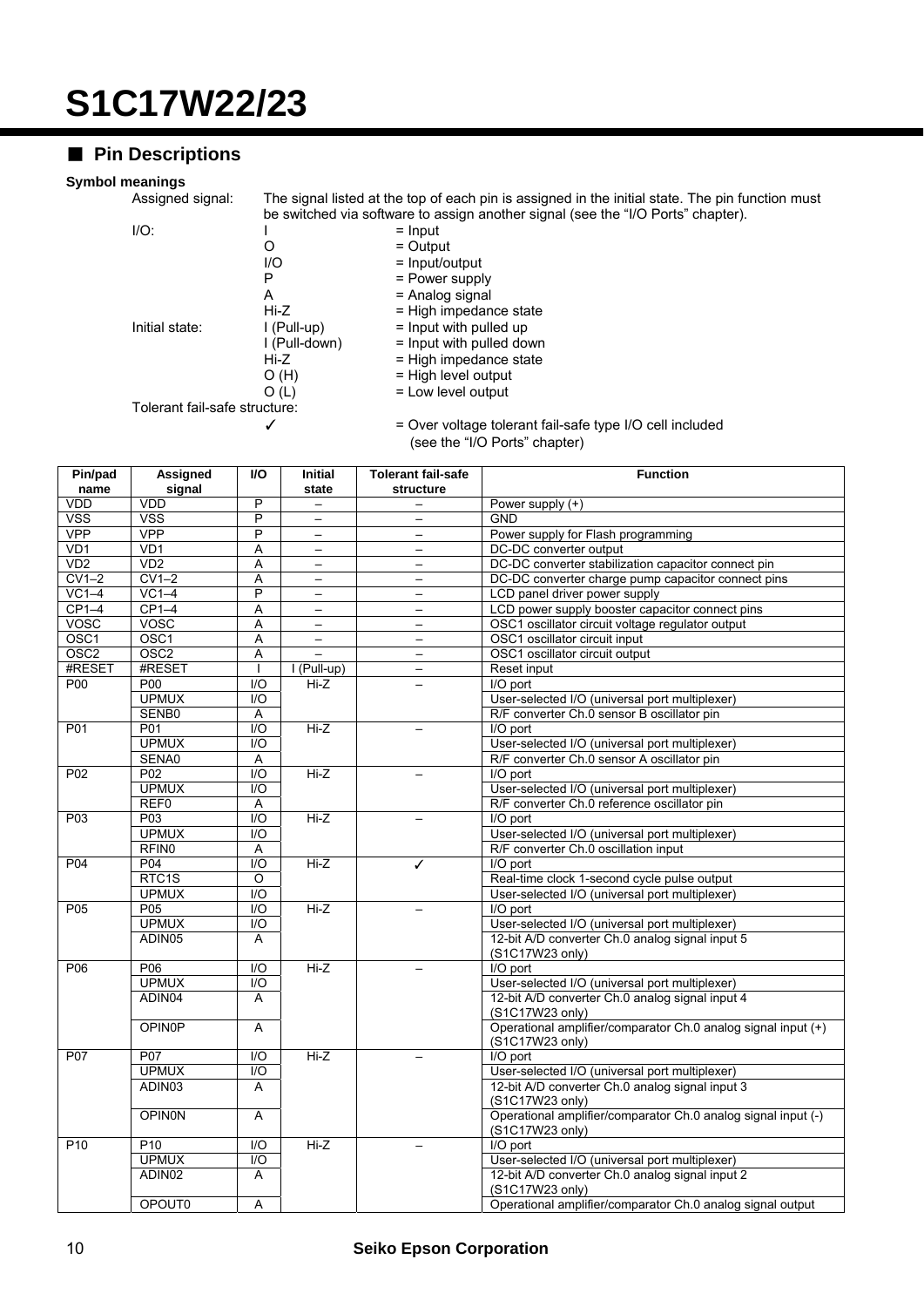|                 |                    |                  |        |   | (S1C17W23 only)                                               |
|-----------------|--------------------|------------------|--------|---|---------------------------------------------------------------|
| P <sub>11</sub> | P <sub>11</sub>    | I/O              | $Hi-Z$ |   | I/O port                                                      |
|                 | <b>UPMUX</b>       | $\overline{1/O}$ |        |   | User-selected I/O (universal port multiplexer)                |
|                 | ADIN01             | A                |        |   | 12-bit A/D converter Ch.0 analog signal input 1               |
|                 |                    |                  |        |   | (S1C17W23 only)                                               |
|                 | OPIOUT1            | A                |        |   | Operational amplifier/comparator Ch.1 analog signal output    |
|                 |                    |                  |        |   |                                                               |
|                 |                    |                  |        |   | (S1C17W23 only)                                               |
| P <sub>12</sub> | P12                | I/O              | $Hi-Z$ |   | I/O port                                                      |
|                 | <b>UPMUX</b>       | 1/O              |        |   | User-selected I/O (universal port multiplexer)                |
|                 | ADIN00             | A                |        |   | 12-bit A/D converter Ch.0 analog signal input 0               |
|                 |                    |                  |        |   | (S1C17W23 only)                                               |
|                 | OPIN <sub>1N</sub> | A                |        |   | Operational amplifier/comparator Ch.1 analog signal input (-) |
|                 |                    |                  |        |   |                                                               |
|                 |                    |                  |        |   | (S1C17W23 only)                                               |
| P <sub>13</sub> | P <sub>13</sub>    | I/O              | Hi-Z   |   | $I/O$ port                                                    |
|                 | #BZOUT             | O                |        |   | Sound generator inverted output                               |
|                 | <b>UPMUX</b>       | I/O              |        |   | User-selected I/O (universal port multiplexer)                |
|                 | <b>VREFA0</b>      | A                |        |   | 12-bit A/D converter Ch.0 reference voltage input             |
|                 |                    |                  |        |   | (S1C17W23 only)                                               |
|                 |                    |                  |        |   |                                                               |
|                 | OPIN1P             | A                |        |   | Operational amplifier/comparator Ch.1 analog signal input (+) |
|                 |                    |                  |        |   | (S1C17W23 only)                                               |
| P <sub>14</sub> | P <sub>14</sub>    | I/O              | $Hi-Z$ |   | I/O port                                                      |
|                 | <b>BZOUT</b>       | O                |        |   | Sound generator output                                        |
|                 | <b>UPMUX</b>       | 1/O              |        |   | User-selected I/O (universal port multiplexer)                |
|                 |                    |                  | $Hi-Z$ |   |                                                               |
| P <sub>15</sub> | P15                | I/O              |        | ✓ | I/O port                                                      |
|                 | <b>FOUT</b>        | $\circ$          |        |   | Clock external output                                         |
|                 | <b>UPMUX</b>       | 1/O              |        |   | User-selected I/O (universal port multiplexer)                |
| P <sub>16</sub> | P16                | 1/O              | $Hi-Z$ |   | I/O port                                                      |
|                 | <b>REMO</b>        | O                |        |   | IR remote controller transmit data output                     |
|                 | <b>UPMUX</b>       | I/O              |        |   | User-selected I/O (universal port multiplexer)                |
|                 |                    |                  |        |   |                                                               |
|                 | <b>EXSVD</b>       | Α                |        |   | External power supply voltage detection input                 |
| P <sub>17</sub> | P <sub>17</sub>    | I/O              | $Hi-Z$ | ✓ | I/O port                                                      |
|                 | <b>UPMUX</b>       | $\overline{1/O}$ |        |   | User-selected I/O (universal port multiplexer)                |
|                 | RFIN1              | Α                |        |   | R/F converter Ch.1 oscillation input                          |
| P <sub>20</sub> | P20                | 1/O              | $Hi-Z$ | ✓ | I/O port                                                      |
|                 | <b>UPMUX</b>       | $\overline{1/O}$ |        |   | User-selected I/O (universal port multiplexer)                |
|                 |                    |                  |        |   |                                                               |
|                 | REF1               | Α                |        |   | R/F converter Ch.1 reference oscillator pin                   |
| P21             | P <sub>21</sub>    | $\overline{1/O}$ | $Hi-Z$ | ✓ | I/O port                                                      |
|                 | <b>UPMUX</b>       | I/O              |        |   | User-selected I/O (universal port multiplexer)                |
|                 | SENA1              | Α                |        |   | R/F converter Ch.1 sensor A oscillator pin                    |
| P <sub>22</sub> | P <sub>22</sub>    | $\overline{1/O}$ | $Hi-Z$ | ✓ | I/O port                                                      |
|                 |                    |                  |        |   |                                                               |
|                 | <b>UPMUX</b>       | 1/O              |        |   | User-selected I/O (universal port multiplexer)                |
|                 | SENB1              | Α                |        |   | R/F converter Ch.1 sensor B oscillator pin                    |
| P <sub>23</sub> | P <sub>23</sub>    | 1/O              | $Hi-Z$ | ✓ | $1/O$ port                                                    |
|                 | <b>UPMUX</b>       | 1/O              |        |   | User-selected I/O (universal port multiplexer)                |
|                 | <b>SEG71</b>       | Α                |        |   | LCD segment output                                            |
|                 | COM8/COM0          | Α                |        |   | <b>LCD COMMON OUTPUT</b>                                      |
|                 |                    |                  |        |   |                                                               |
| P <sub>24</sub> | P <sub>24</sub>    | $\overline{1/O}$ | Hi-Z   | ✓ | $\overline{1/O}$ port                                         |
|                 | <b>UPMUX</b>       | I/O              |        |   | User-selected I/O (universal port multiplexer)                |
|                 | SEG70              | A                |        |   | LCD segment output                                            |
|                 | COM9/COM1          | Α                |        |   | LCD COMMON OUTPUT                                             |
| P <sub>25</sub> | P <sub>25</sub>    | I/O              | Hi-Z   | ✓ | I/O port                                                      |
|                 |                    |                  |        |   |                                                               |
|                 | #ADTRG0            |                  |        |   | 12-bit A/D converter Ch.0 trigger input (S1C17W23 only)       |
|                 | <b>UPMUX</b>       | 1/O              |        |   | User-selected I/O (universal port multiplexer)                |
|                 | SEG69              | Α                |        |   | LCD segment output                                            |
|                 | COM10/COM2         | A                |        |   | LCD COMMON OUTPUT                                             |
| P26             | P <sub>26</sub>    | I/O              | Hi-Z   | ✓ | I/O port                                                      |
|                 | EXCL10             |                  |        |   | 16-bit PWM timer Ch.1 event counter input 0                   |
|                 |                    |                  |        |   |                                                               |
|                 | <b>UPMUX</b>       | I/O              |        |   | User-selected I/O (universal port multiplexer)                |
|                 | SEG68              | Α                |        |   | LCD segment output                                            |
|                 | COM11/COM3         |                  |        |   | <b>LCD COMMON OUTPUT</b>                                      |
| P27             |                    |                  |        |   |                                                               |
|                 |                    | A                |        |   |                                                               |
|                 | P <sub>27</sub>    | I/O              | Hi-Z   | ✓ | I/O port                                                      |
|                 | EXCL11             |                  |        |   | 16-bit PWM timer Ch.1 event counter input 1                   |
|                 | <b>UPMUX</b>       | I/O              |        |   | User-selected I/O (universal port multiplexer)                |
|                 | SEG67              | Α                |        |   | LCD segment output                                            |
|                 | COM12/COM4         | Α                |        |   | LCD COMMON OUTPUT                                             |
| P30             | P30                | I/O              |        | ✓ | I/O port                                                      |
|                 |                    |                  | $Hi-Z$ |   |                                                               |
|                 | EXCL20             |                  |        |   | 16-bit PWM timer Ch.2 event counter input 0 (S1C17W23         |
|                 |                    |                  |        |   | only)                                                         |
|                 | <b>UPMUX</b>       | I/O              |        |   | User-selected I/O (universal port multiplexer)                |
|                 | SEG66              | Α                |        |   | LCD segment output                                            |
|                 | COM13/COM5         | A                |        |   | LCD COMMON OUTPUT                                             |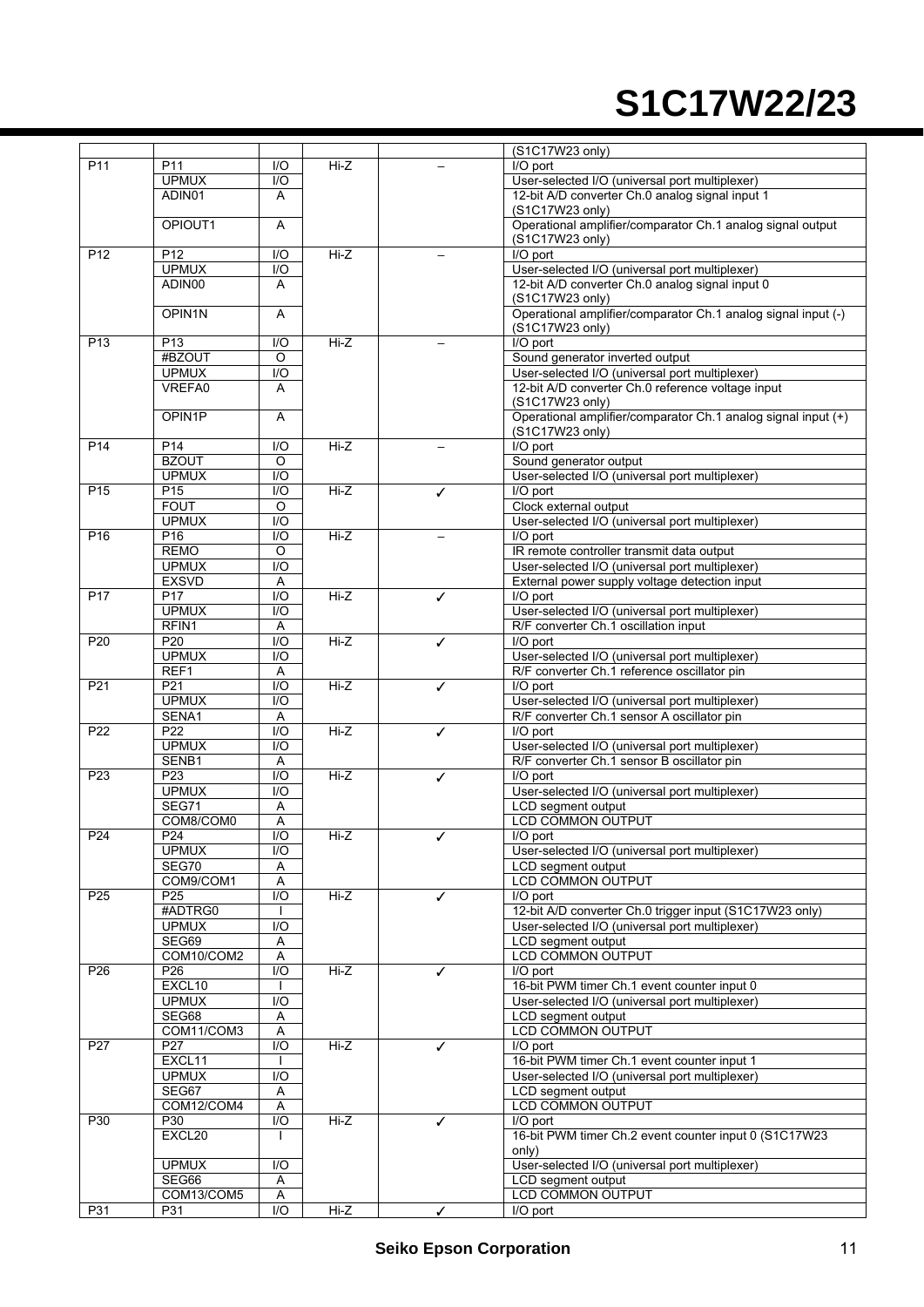|                 | EXCL21           | $\mathbf{I}$     |               |                          | 16-bit PWM timer Ch.2 event counter input 1 (S1C17W23 |  |
|-----------------|------------------|------------------|---------------|--------------------------|-------------------------------------------------------|--|
|                 |                  |                  |               |                          | only)                                                 |  |
|                 | <b>UPMUX</b>     | I/O              |               |                          | User-selected I/O (universal port multiplexer)        |  |
|                 | SEG65            | A                |               |                          | LCD segment output                                    |  |
|                 | COM14/COM6       | Α                |               |                          | <b>LCD COMMON OUTPUT</b>                              |  |
| P32             | P32              | $\overline{1/O}$ | Hi-Z          | ✓                        | I/O port                                              |  |
|                 | <b>UPMUX</b>     | 1/O              |               |                          | User-selected I/O (universal port multiplexer)        |  |
|                 | SEG64            | Α                |               |                          | LCD segment output                                    |  |
|                 | COM15/COM7       | A                |               |                          | <b>LCD COMMON OUTPUT</b>                              |  |
| P33             | P33              | I/O              | Hi-Z          | ✓                        | I/O port                                              |  |
|                 | <b>UPMUX</b>     | 1/O              |               |                          | User-selected I/O (universal port multiplexer)        |  |
|                 | SEG63            | A                |               |                          | LCD segment output                                    |  |
|                 | COM16/COM8       | Α                |               |                          | <b>LCD COMMON OUTPUT</b>                              |  |
| P34             | P34              | $\overline{1/O}$ | $Hi-Z$        | ✓                        | I/O port                                              |  |
|                 | <b>UPMUX</b>     | 1/O              |               |                          | User-selected I/O (universal port multiplexer)        |  |
|                 | SEG62            |                  |               |                          | LCD segment output                                    |  |
|                 | COM17/COM9       | Α                |               |                          | <b>LCD COMMON OUTPUT</b>                              |  |
|                 |                  | Α                | $Hi-Z$        |                          |                                                       |  |
| P35             | P <sub>35</sub>  | 1/O              |               | ✓                        | I/O port                                              |  |
|                 | <b>UPMUX</b>     | 1/O              |               |                          | User-selected I/O (universal port multiplexer)        |  |
|                 | SEG61            | Α                |               |                          | <b>LCD SEGMENT OUTPUT</b>                             |  |
|                 | COM18/COM10      | Α                |               |                          | LCD COMMON OUTPUT                                     |  |
| P36             | P36              | $\overline{1/O}$ | $Hi-Z$        | ✓                        | I/O port                                              |  |
|                 | <b>UPMUX</b>     | 1/O              |               |                          | User-selected I/O (universal port multiplexer)        |  |
|                 | SEG60            | Α                |               |                          | <b>LCD SEGMENT OUTPUT</b>                             |  |
|                 | COM19/COM11      | Α                |               |                          | LCD COMMON OUTPUT                                     |  |
| P37             | P37              | 1/O              | $Hi-Z$        | ✓                        | I/O port                                              |  |
|                 | <b>UPMUX</b>     | 1/O              |               |                          | User-selected I/O (universal port multiplexer)        |  |
|                 | <b>SEG59</b>     | Α                |               |                          | <b>LCD SEGMENT OUTPUT</b>                             |  |
|                 | COM20/COM12      | Α                |               |                          | LCD COMMON OUTPUT                                     |  |
| P40             | P40              | $\overline{1/O}$ | $Hi-Z$        | ✓                        | $\overline{IO}$ port                                  |  |
|                 | RFCLKO0          | O                |               |                          | R/F converter Ch.0 clock monitor output               |  |
|                 | <b>SEG58</b>     | $\overline{A}$   |               |                          | <b>LCD SEGMENT OUTPUT</b>                             |  |
|                 | COM21/COM13      | Α                |               |                          | LCD COMMON OUTPUT                                     |  |
| P41             | P41              | 1/O              | $Hi-Z$        | ✓                        | I/O port                                              |  |
|                 | RFCLKO1          | O                |               |                          | R/F converter Ch.1 clock monitor output               |  |
|                 | SEG57            | Α                |               |                          | <b>LCD SEGMENT OUTPUT</b>                             |  |
|                 | COM22/COM14      | A                |               |                          | LCD COMMON OUTPUT                                     |  |
| P42             | P42              | 1/O              | $Hi-Z$        | ✓                        | I/O port                                              |  |
|                 | <b>LFRO</b>      | O                |               |                          | LCD frame signal monitor output                       |  |
|                 | SEG56            | A                |               |                          | <b>LCD SEGMENT OUTPUT</b>                             |  |
|                 | COM23/COM15      | Α                |               |                          | <b>LCD COMMON OUTPUT</b>                              |  |
| P43             | P43              | I/O              | $Hi-Z$        | ✓                        | I/O port                                              |  |
|                 | EXCL00           |                  |               |                          | 16-bit PWM timer Ch.0 event counter input 0           |  |
|                 | <b>SEG55</b>     | Α                |               |                          | <b>LCD SEGMENT OUTPUT</b>                             |  |
| P44             | P44              | $\overline{1/O}$ | $Hi-Z$        | ✓                        | I/O port                                              |  |
|                 | EXCL01           |                  |               |                          | 16-bit PWM timer Ch.0 event counter input 1           |  |
|                 | SEG54            | $\overline{A}$   |               |                          | <b>LCD SEGMENT OUTPUT</b>                             |  |
| PD0             | DST <sub>2</sub> | $\overline{O}$   | O(L)          | ✓                        | On-chip debugger status output                        |  |
|                 | PD <sub>0</sub>  | I/O              |               |                          | I/O port                                              |  |
| PD <sub>1</sub> | <b>DSIO</b>      | I/O              | $I$ (Pull-up) |                          | On-chip debugger status output                        |  |
|                 |                  |                  |               | ✓                        |                                                       |  |
|                 | PD <sub>1</sub>  | I/O              |               |                          | I/O port                                              |  |
| PD <sub>2</sub> | <b>DCLK</b>      | O                | O(H)          | ✓                        | On-chip debugger status output                        |  |
|                 | PD <sub>2</sub>  | $\overline{0}$   |               |                          | I/O port                                              |  |
| PD <sub>3</sub> | PD <sub>3</sub>  | I/O              | Hi-Z          | $\overline{\phantom{0}}$ | I/O port                                              |  |
|                 | <b>EXOSC</b>     |                  |               |                          | Clock generator external clock input                  |  |
|                 | EXCL00           |                  |               |                          | 16-bit PWM timer Ch.0 event counter input 0           |  |
|                 | OSC <sub>3</sub> | Α                |               |                          | OSC3 oscillator circuit input                         |  |
| PD4             | PD <sub>4</sub>  | $\overline{1/O}$ | $Hi-Z$        | $\overline{\phantom{0}}$ | I/O port                                              |  |
|                 | EXCL01           |                  |               |                          | 16-bit PWM timer Ch.0 event counter input 1           |  |
|                 | OSC4             | Α                |               |                          | OSC3 oscillator circuit output                        |  |
| $COM0-7$        | $COM0-7$         | Ā                | Hi-Z          | $-$                      | <b>LCD COMMON OUTPUT</b>                              |  |
| SEG0-53         | SEG0-53          | Α                | Hi-Z          |                          | <b>LCD SEGMENT OUTPUT</b>                             |  |

Notes: • In the peripheral circuit descriptions, the assigned signal name is used as the pin name.

• Both the S1C17W23 A/D converter and operational amplifier/comparator pins are assigned to the same pin function.